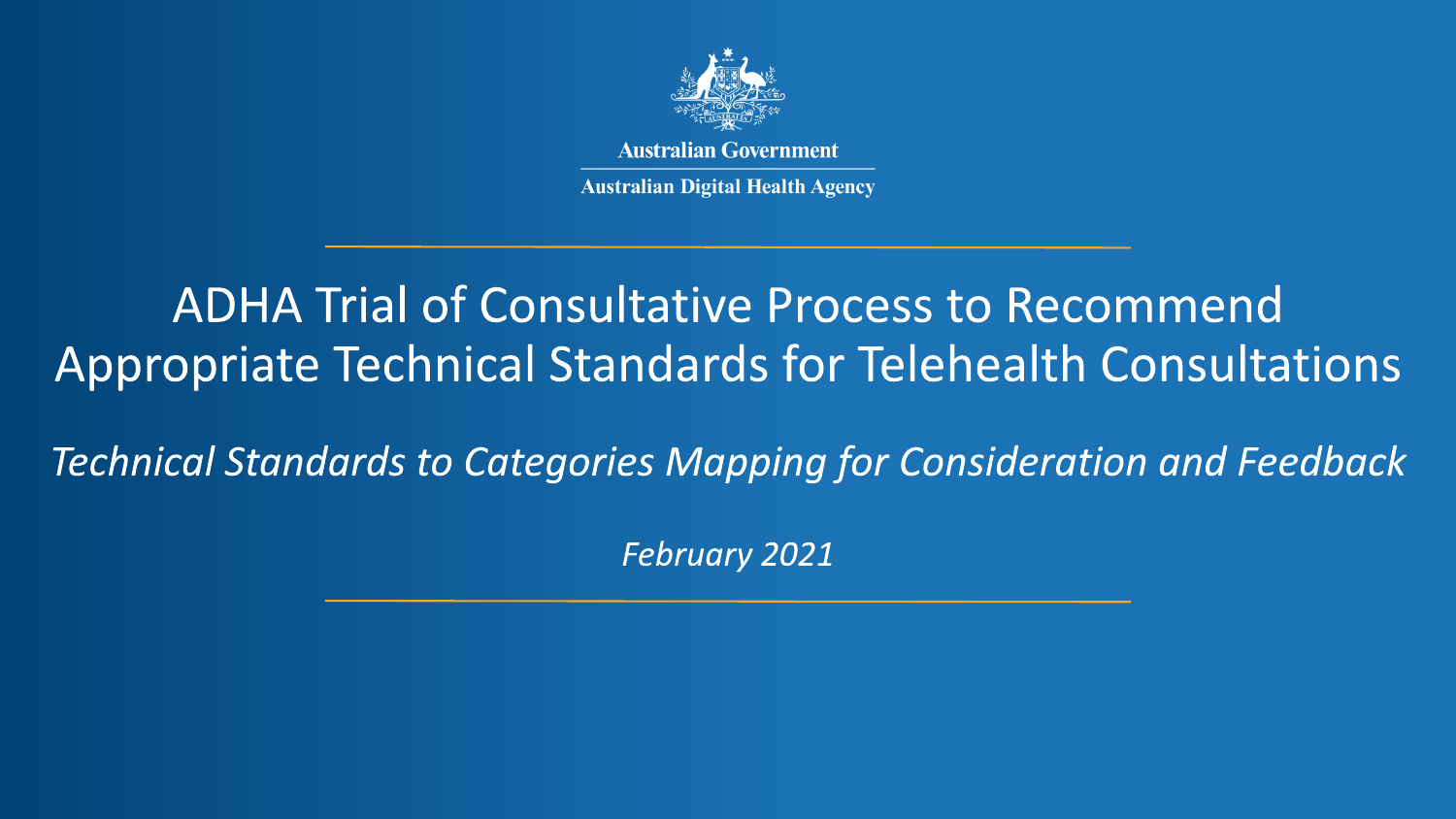### **Foundation Categories**

Please consider the relevance of each mapped standard to the corresponding categories. Standards selected from this consultation will be considered in building the foundational set of standards for Telehealth.

| <b>Security</b>           | Security includes considerations such as secure messaging, cybersecurity, security of booking<br>system and connection technology and non compliant software. A portion of standards selected<br>within the Security category must also address metadata and security management. | IEC/DIS 81001-5-1 (to watch not<br>yet adopt)<br><b>ISO 27001</b><br>IEC/TR 80001-2-8:2016<br><b>HL7 Version 2.x Audit</b><br><b>ISO 22340</b>                      | IEC 82304-1:2016<br><b>ISO/IEC 27002</b><br>IEC 80001-1:2010 - (DRAFT)<br>EN. NIST<br>SOC <sub>2</sub>                                                                           |
|---------------------------|-----------------------------------------------------------------------------------------------------------------------------------------------------------------------------------------------------------------------------------------------------------------------------------|---------------------------------------------------------------------------------------------------------------------------------------------------------------------|----------------------------------------------------------------------------------------------------------------------------------------------------------------------------------|
| <b>Privacy Compliance</b> | Privacy standards chosen should specify that all technology involved must be compliant with the<br>Australian Privacy Principles. This stipulation is relevant for all standard categories.                                                                                       | Australian Privacy Principles (APPs)                                                                                                                                |                                                                                                                                                                                  |
| <b>Interoperability</b>   | Interoperability standards remain underdeveloped but necessary with industry agreement.<br>Outcome-based standards are preferred with flexibility due to the fast paced nature of software<br>development.                                                                        | ISO/IEEE 11073-20701:2020<br>ISO/IEEE 11073-20702:2018<br>ISO/IEEE 11073-30200:2004<br>FHIR® R4 (HL7 Fast Healthcare)<br>ISO 11073-90101:2008<br>ISO/HL7 27931:2009 | <b>HL7 Clinical Document Architecture</b><br>ISO/IEEE 11073-10207:2019<br>ISO/IEEE 11073-00103:2015<br>ISO/IEEE 11073-10201:2020<br>ISO/IEEE 11073-10101:2020<br>HISO 10029:2015 |
| ntegration                | Standards recommended include data handling and management, as well as the transfer between<br>systems of different purpose e.g. electronic referrals and telehealth system providers.                                                                                            | ISO 11240:2012<br><b>Unique Device Identification</b><br><b>ISO/PRF 18530</b>                                                                                       | FHIR® R4 (HL7 Fast Healthcare)<br><b>HL7 Clinical Document Architecture</b><br>ISO/HL7 27931:2009                                                                                |
| <b>Audit Trail</b>        | Standards selected include evidence of consultation and participants, and the date/time log of<br>consultation.                                                                                                                                                                   | <b>ISO 27789</b><br>ISO/IEEE 11073-10101:2020<br>ISO 11239:2012                                                                                                     |                                                                                                                                                                                  |



Australian Digital Health Agency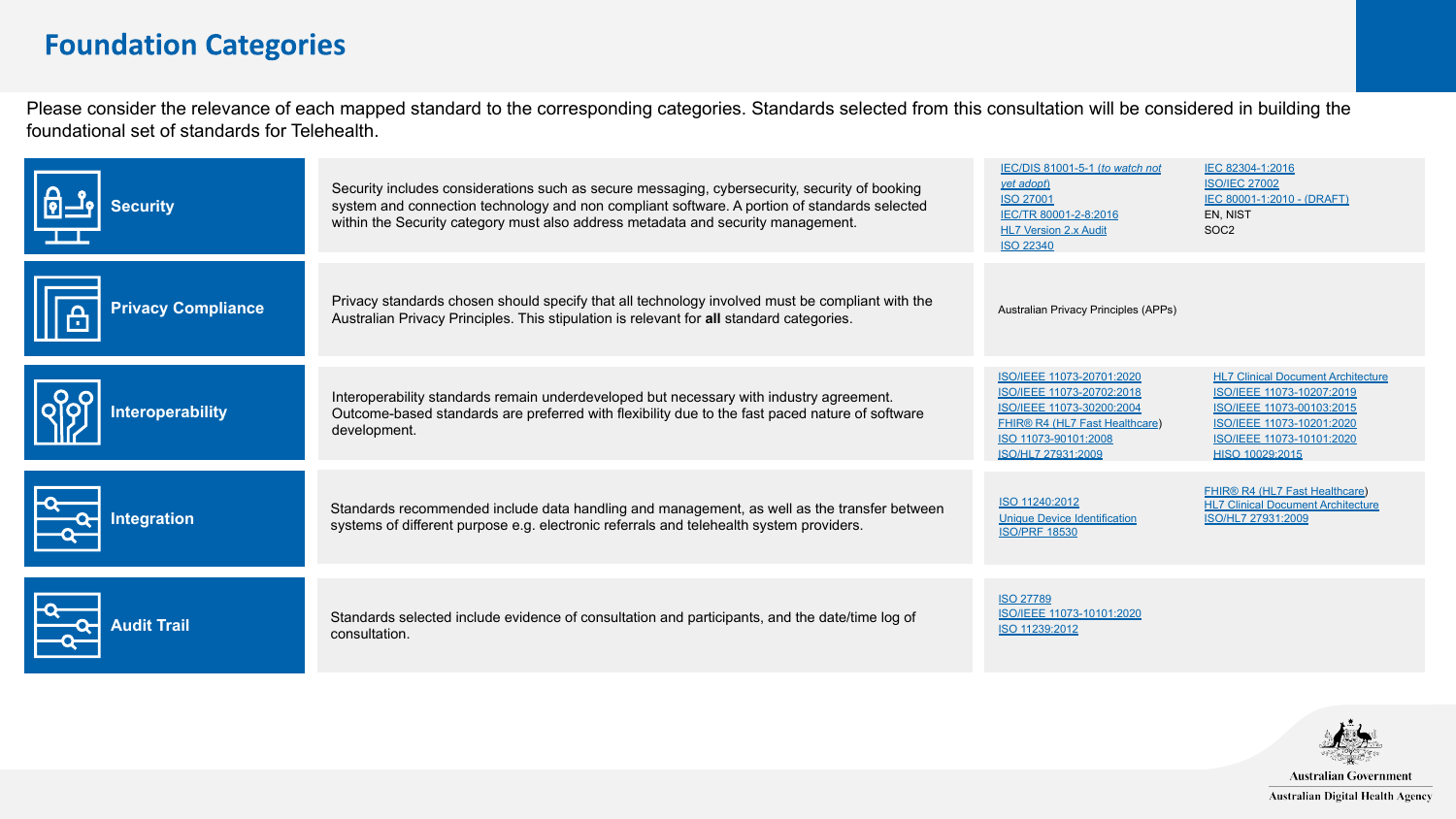## **Proposed Future Standardisation (1 of 2)**

As telehealth standards for the foundation categories are developed and adopted, IT standards in the following categories will need to be considered to support and align with clinical standards, policies and guidelines. The IT standards will need to support consumer and provider needs as the use of telehealth matures.

| <b>Video Quality</b>            | Standards selected should form the necessary baseline, which industry will build on and improve as the telehealth industry develops and consumers' needs<br>are refined. Care needs to be taken to avoid telehealth being inaccessible to certain demographics.                                                                                        |
|---------------------------------|--------------------------------------------------------------------------------------------------------------------------------------------------------------------------------------------------------------------------------------------------------------------------------------------------------------------------------------------------------|
| <b>Consumer Experience</b>      | Standards selected should form the necessary baseline which industry will build on and improve as the telehealth industry develops and consumers' needs<br>are refined. Standards should support a person centred approach. Features and capabilities should enable broader interactions, sharing of information and<br>greater health literacy.       |
| <b>Audio Quality</b>            | Standards selected should only form required practical standards which improve consumer and provider experience. Care should be taken to avoid<br>telehealth being inaccessible to certain demographics.                                                                                                                                               |
|                                 |                                                                                                                                                                                                                                                                                                                                                        |
| <b>Technical Infrastructure</b> | Standards should support the greater adoption of telehealth adoption across Australia. As Australia's technical infrastructure varies greatly across remote,<br>rural and also some metropolitan areas, proposed standards around technical infrastructure must not widen any digital gaps or make telehealth inaccessible<br>to certain demographics. |
| <b>Emergency</b>                | Emergency-related standards include standardising the procedure and guidelines for emergency escalation from telehealth consultations. This category<br>must be first examined from a clinical perspective to determine purpose and effectiveness before standards are proposed.                                                                       |



**Australian Government** Australian Digital Health Agency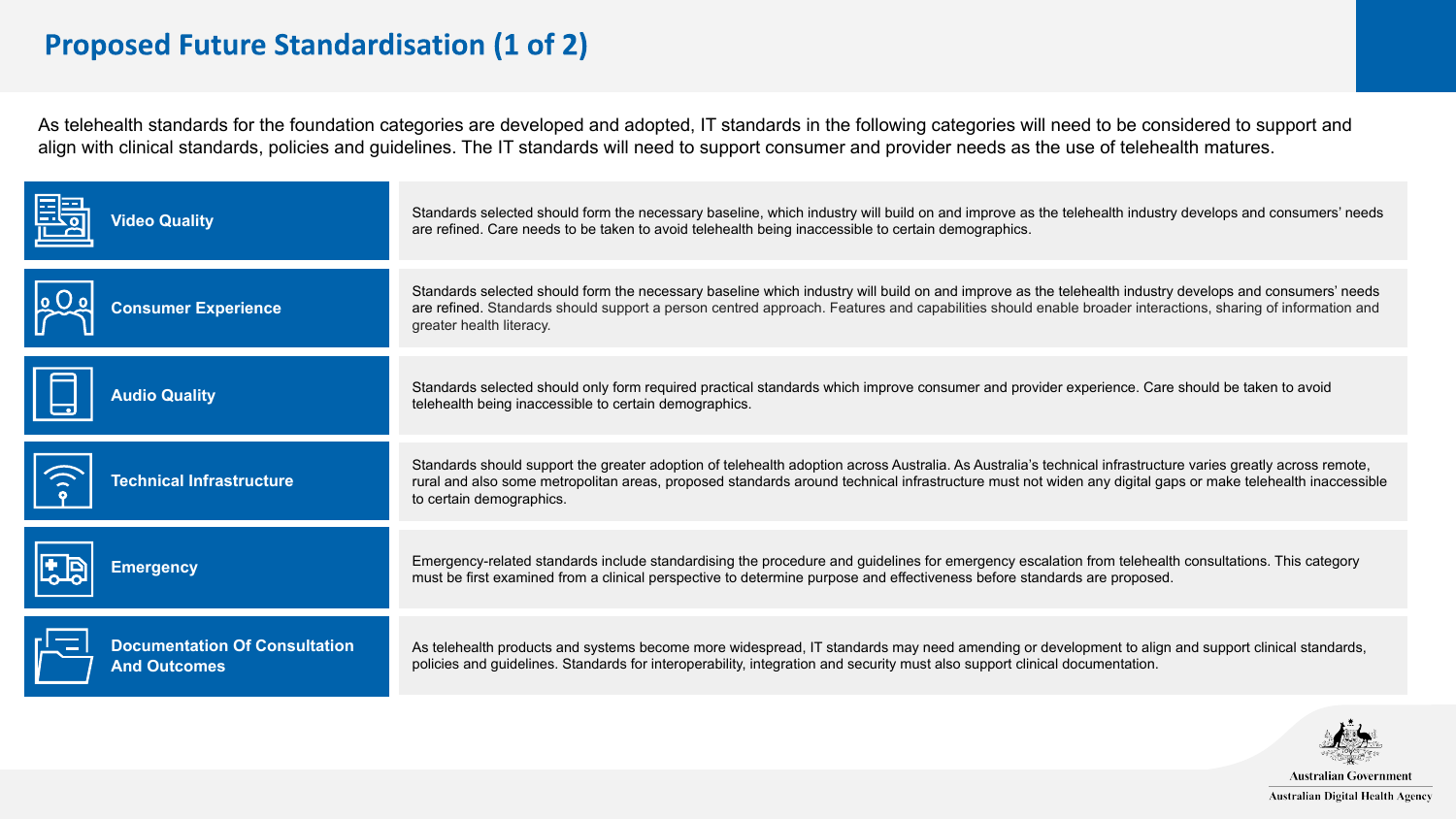# **Proposed Future Standardisation (2 of 2)**

| <b>Multi-party Consultation</b>                                             | IT standards may need to be developed and/or amended to support multi-party consultations as the telehealth industry develops and needs are refined. As<br>the Telehealth market develops and more products, services and processes utilise multi-party consultation, standards will need to support and maintain<br>security and privacy. |
|-----------------------------------------------------------------------------|--------------------------------------------------------------------------------------------------------------------------------------------------------------------------------------------------------------------------------------------------------------------------------------------------------------------------------------------|
| <b>Communication Tools During</b><br><b>Consultation</b><br><u>  ضالتنا</u> | As telehealth usage grows, consideration will need to be given to IT standards to support and improve quality, clinical outcomes and consumer and provider<br>experience.                                                                                                                                                                  |
| <b>Use Of Other Devices And Tools</b>                                       | As telehealth becomes more widespread and the growth in at-home devices, digital diagnostic tools and apps, IT standards will need amending or<br>development to support the use of these devices and tools.                                                                                                                               |
| <b>Training And Support</b>                                                 | As Telehealth products and systems become more sophisticated, some IT standards may need amending or development to support participants and then<br>align with clinical standards, policies and guidelines.                                                                                                                               |
| <b>Review And Quality Improvement</b>                                       | As telehealth products and systems become more widespread, some IT standards may need amending or development to align and support clinical<br>standards, policies and quidelines.                                                                                                                                                         |



Australian Digital Health Agency